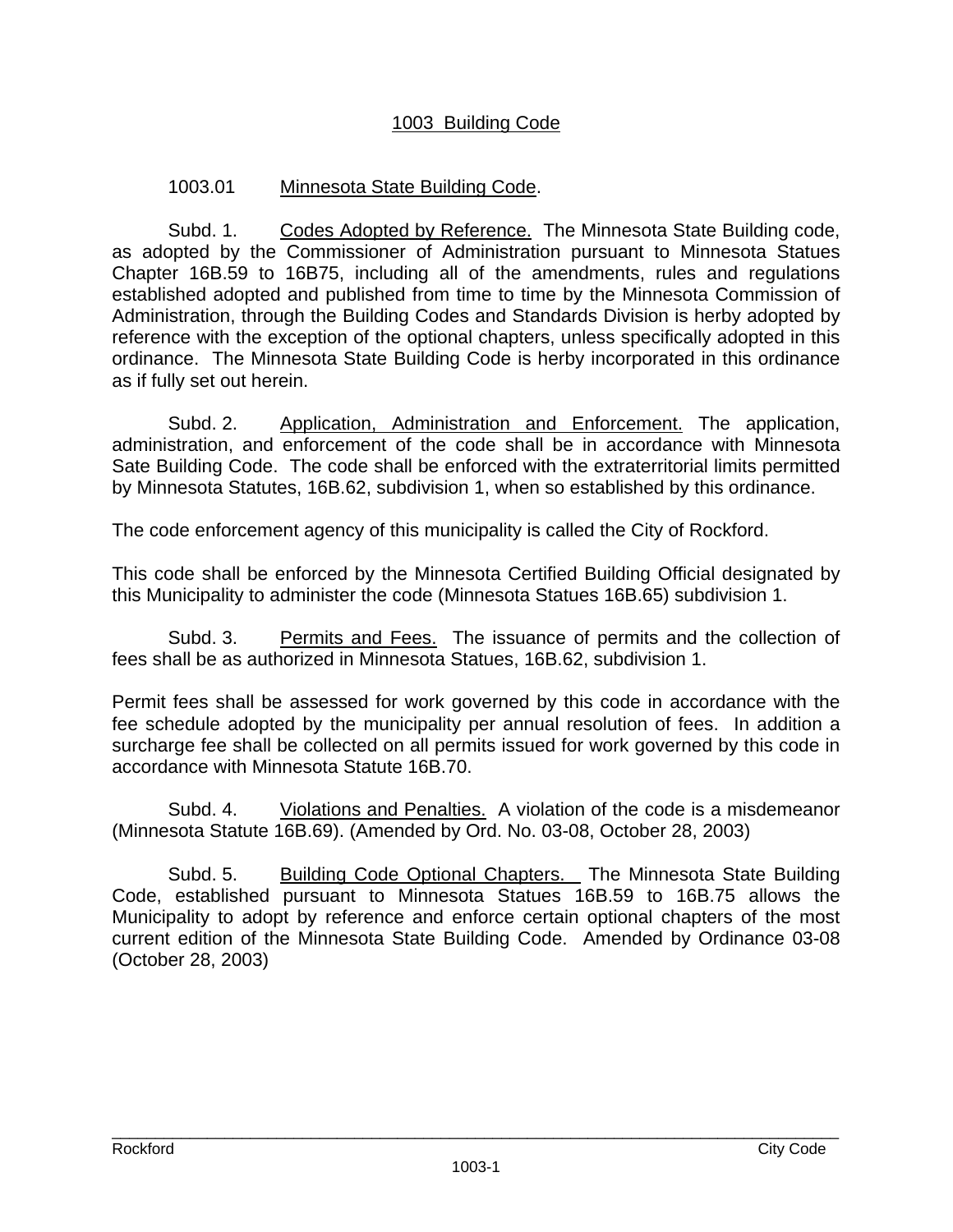## 1004. Planning Commission

1004.01 Planning Commission Established and Membership. A Planning Commission for the City is hereby continued. The Planning Commission shall consist of five members who shall be reviewed and recommended by the Planning Commission then appointed by the mayor with council approval for three year terms commencing January 1st. Terms shall be staggered so that no more than one-half of the members' terms expire at one time. Both the original and successive appointee shall hold their respective offices until their successors are appointed and qualified. Vacancies during the terms shall be filled in the same manner as the original appointments are made for the unexpired portion of the term vacated. Every appointed member shall, before entering upon the discharge the duties of his office. (Amended by ordinance 86-14, passed October 28, 1986.)

1004.02 Meetings, Officers, Procedures. The commission shall establish regular meeting dates and shall hold at least one regular meeting each month. Special meetings may be called by any two members of the commission upon three days written notice to all members. The commission shall establish such rules of procedure as may be deemed necessary. The commission shall select a chairperson and vicechairperson at the first meeting in January, from its membership, who shall serve for terms of one year upon selection. The commission may select a secretary from its membership or authorize the City Staff secretary attending the commission meetings to act as the commission secretary. Official minutes of each meeting shall be kept by the designated member and filed in the office of the clerk/treasurer one week after the meeting. (Amended by Ordinance 95-04, passed April 11, 1995.)

1004.03 Removal. Any commission member may be removed prior to the end of the term only by a two-thirds vote of the council. Three consecutive absences by any member shall require council review and action for dismissal or continuance. (Amended by Ordinance 86-14, passed October 28, 1986.)

1004.04 Duties. The commission shall have such duties as assigned in this code, by statute, and any other ordinances of the City.

 $26$  1004.05 Meetings. Meetings shall be held at least one per month, two per month during the months of April through October, as called by the chairman, or as set by the council. Fifty-one percent shall constitute a quorum. Minutes of each meeting shall be kept and provided to the council.

1004.06 Compensation. Commissioners shall be paid the last week in December in an amount established by Council resolution annually. (Amended by Ordinance –2-12, passed August 27, 2002.)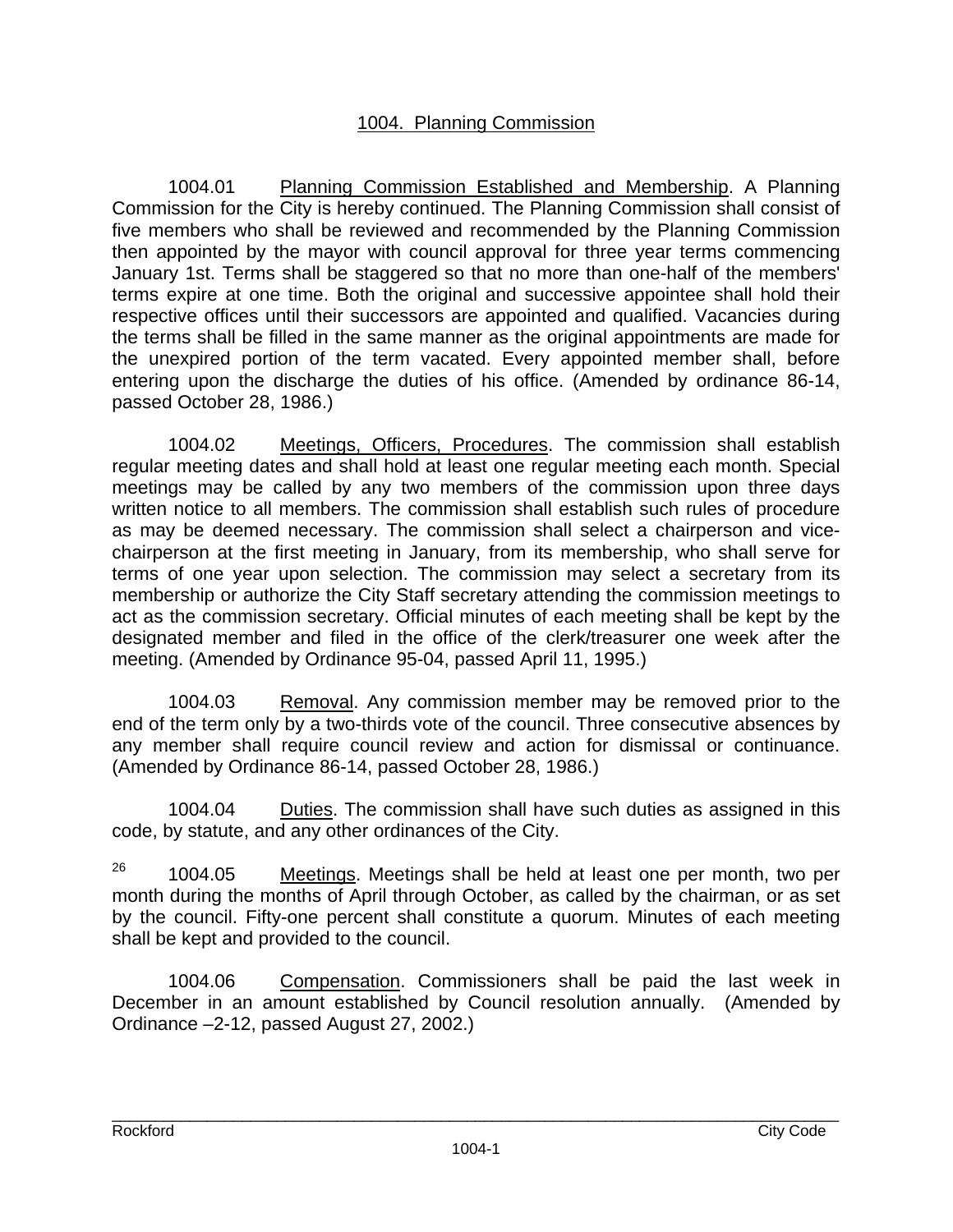1004.07 Quorum. A majority of the entire commission shall be a quorum to transact business, and less than a quorum may recess a meeting to a future date. In the event of vacancies, the "entire commission" shall be temporarily reduced to include only those members legally entitled to participate, and the quorum shall be a majority of the temporarily reduced "entire commission". (Amended by Ordinance 96-06, passed August 19, 1996.)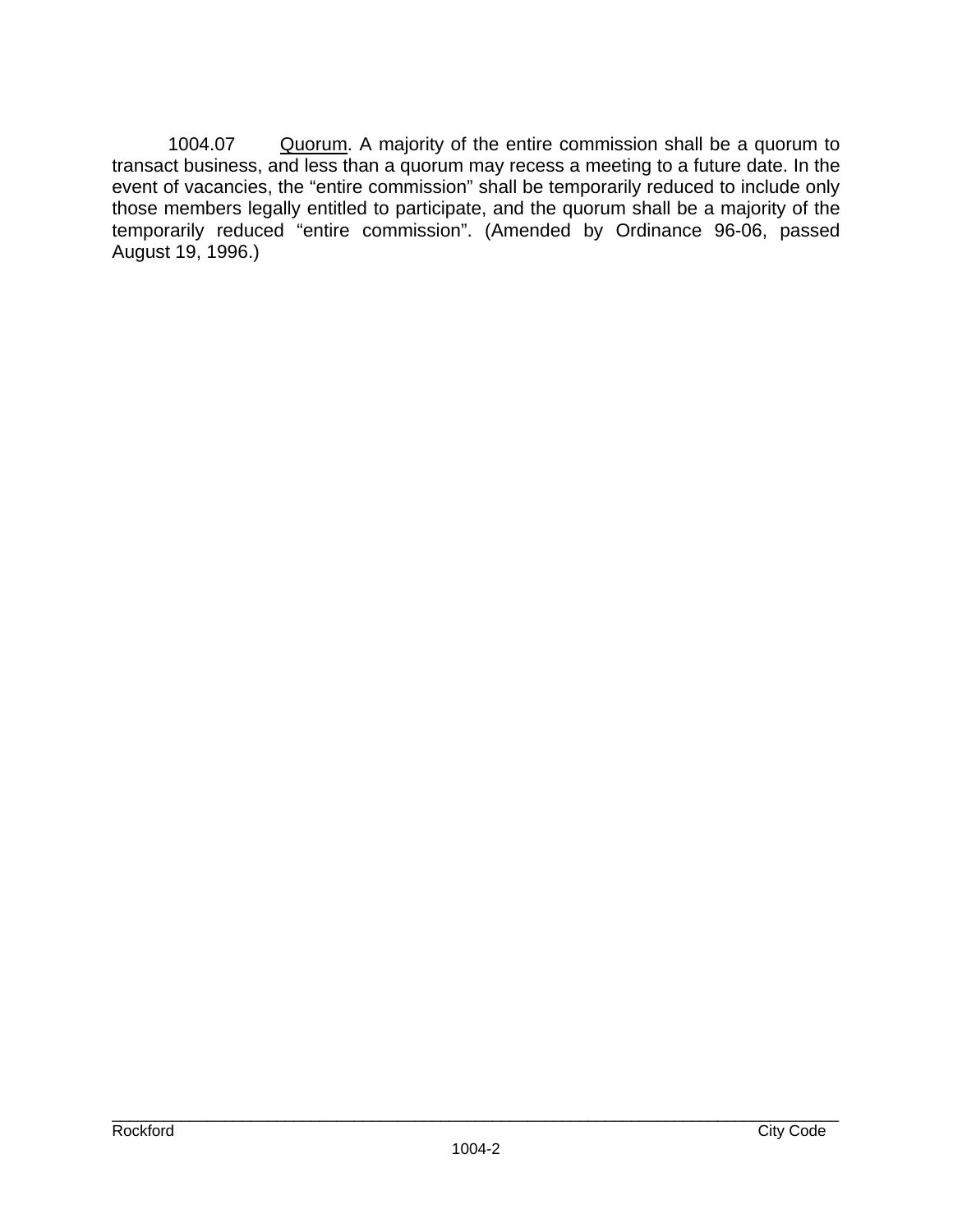#### 1005 Moratorium on Multiple Unit Housing

1005.01 Definitions. For purposes of this chapter, the terms listed below shall have the meanings assigned:

Subd. 1. Multiple Unit Housing. A housing subdivision, planned unit development, apartment building, condominium, or other housing arrangement allowed in R2 and, R3 Zoning Districts.

Subd. 2. Corporation by Reference. The definitions set forth in the City Code of Ordinances, Section 1001.04, Subdivision 2, are incorporated into this chapter by reference.

1005.02 Prohibition of Development. The development and building of multiple unit housing within the City is prohibited for a period of one year from the effective date of this chapter.

1005.03 Extensions. The prohibition established by Section 1005.02 may be extended by resolution of the City Council for a period not to exceed six months for such resolution. The City Council shall not extend the prohibition for more than a total of 18 months.

1005.04 Grandfather Clause. This ordinance shall not be construed to prohibit the building or development of any multiple unit housing project for which preliminary approval has been granted prior to the effective date of this ordinance.

1005.05 Rescinding. The prohibition established by Section 1005.02 may be rescinded by the City Council at any time by resolution.

(Amended by Ordinance 97-14, passed July 28, 1997)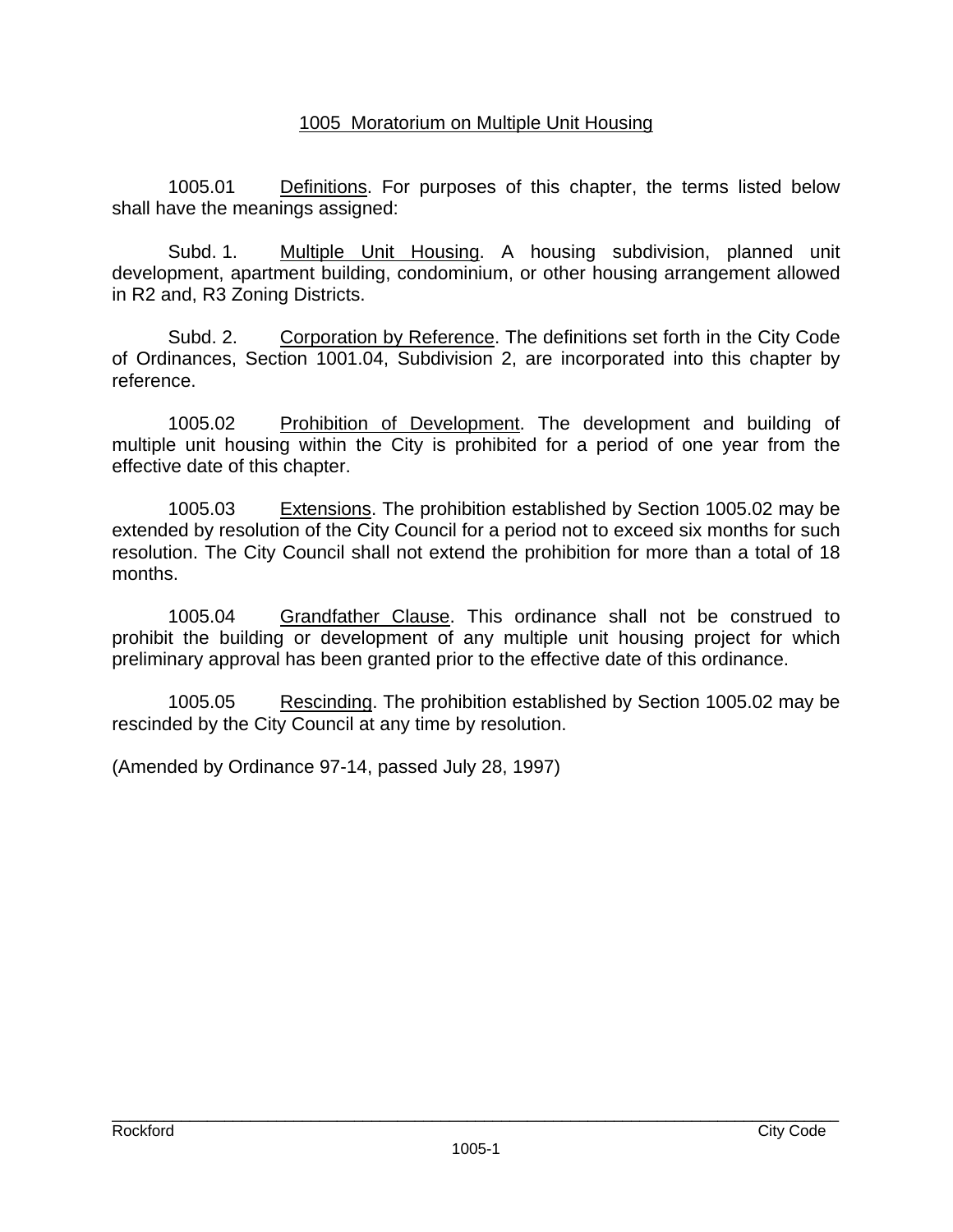# 1006 Fire Code

1006.01 Minnesota State Fire Code. The Minnesota State Fire Code as in effect, and any amendments duly enacted or adopted hereafter, is hereby adopted. (Chapter 1006 added by Ordinance 86-8 passed June 9, 1986.)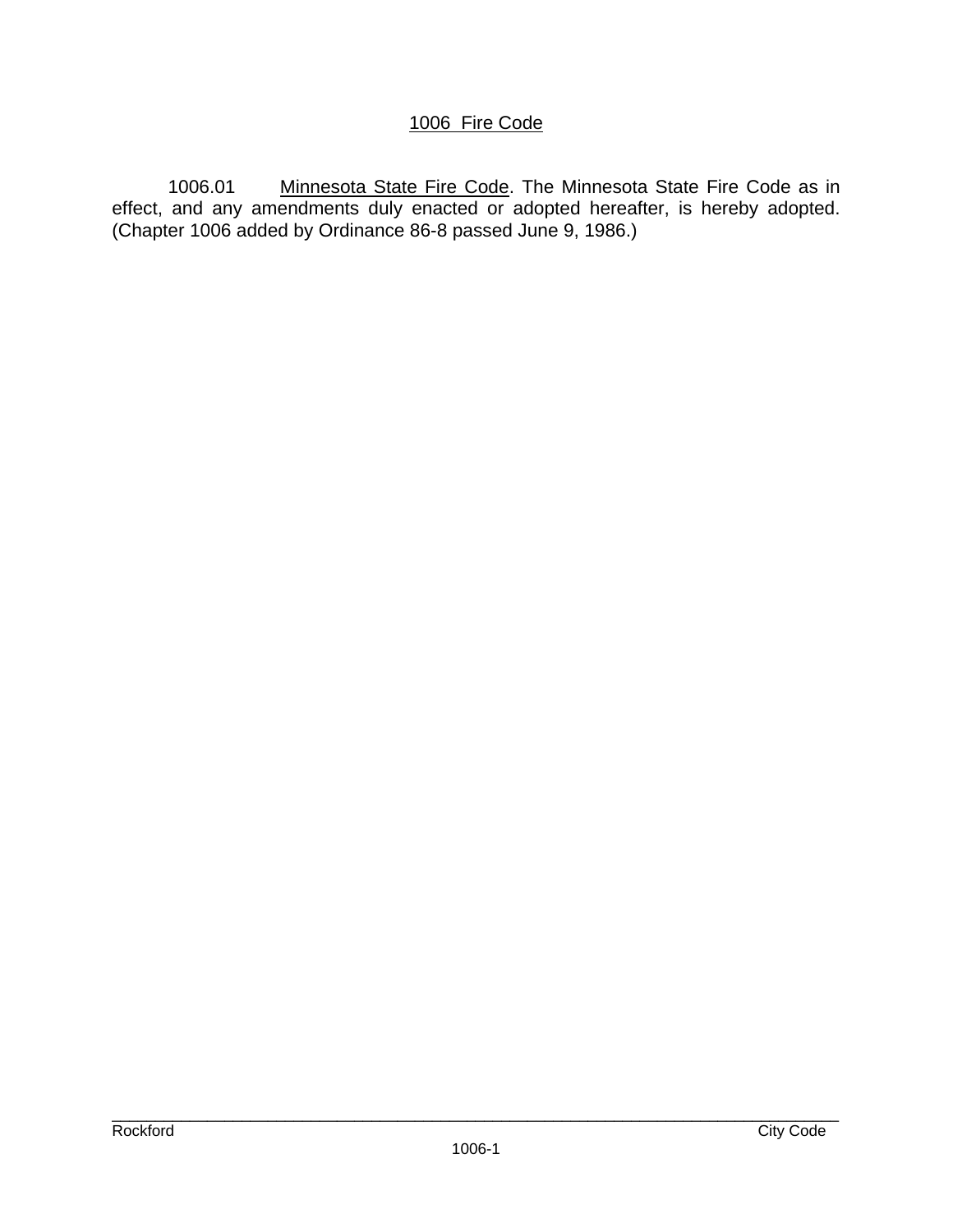# 1007 Land Alteration

1007.01

 Subd. 1. Intent. The intent of this ordinance is to ensure that alteration to the topography of the land is planned and controlled:

- (1) to conform to and complement the City's drainage plan;
- (2) to prevent overburdening any part of the City's existing drainage system;
- (3) to protect adjacent land and property from physical harm, additional water runoff, unsightly conditions, dust and debris;
- (4) to prevent pollution caused by soil erosion and sedimentation;
- (5) to ensure that altered land does not become a health or safety hazard, or stand in violation of the ordinance;
- (6) to establish minimum uniform limitations and requirements to ensure property planning and control of items one through five above for all land within the City.

 Subd. 2. Definitions. Under this ordinance, land alterations so defined as changing the topography of the land so as to alter the grade by depositing, excavation, or re-grading ten (10) or more cubic yards of dirt, soil, sand, clay, rock or other earth materials. Land alterations shall not include the excavation, removal, moving or storage of earth materials necessary for the construction of some pending structure, for which a building permit has been issued, and which is to be erected immediately following the excavation, removal, moving or storage of such materials. Land alteration shall not include the depositing, excavation or moving of earth materials for construction of roads, sewer lines, storm sewers, water mains, or surface water drainage.

Subd. 3. Annual Permit Required. Land alteration in all districts shall be allowed only by annual permit issued by the City. Land alteration in flood plains shall be in accordance with the flood plain ordinance.

The permit application shall be obtained from the City Clerk. The fee for the permit shall be as set forth in Chapter 212.02 (24). (Amended by Ordinance 87-10, Passed September 22, 1987.)

Persons, partnerships, companies or corporations now conducting land alteration as defined by the ordinance, and for which this ordinance requires a permit may continue such operations, but within 60 days of the effective date of this Ordinance shall make application for a permit and shall include a finished grading plan and land restoration plan. Failure to do so shall be a violation of this ordinance; however, on request, and for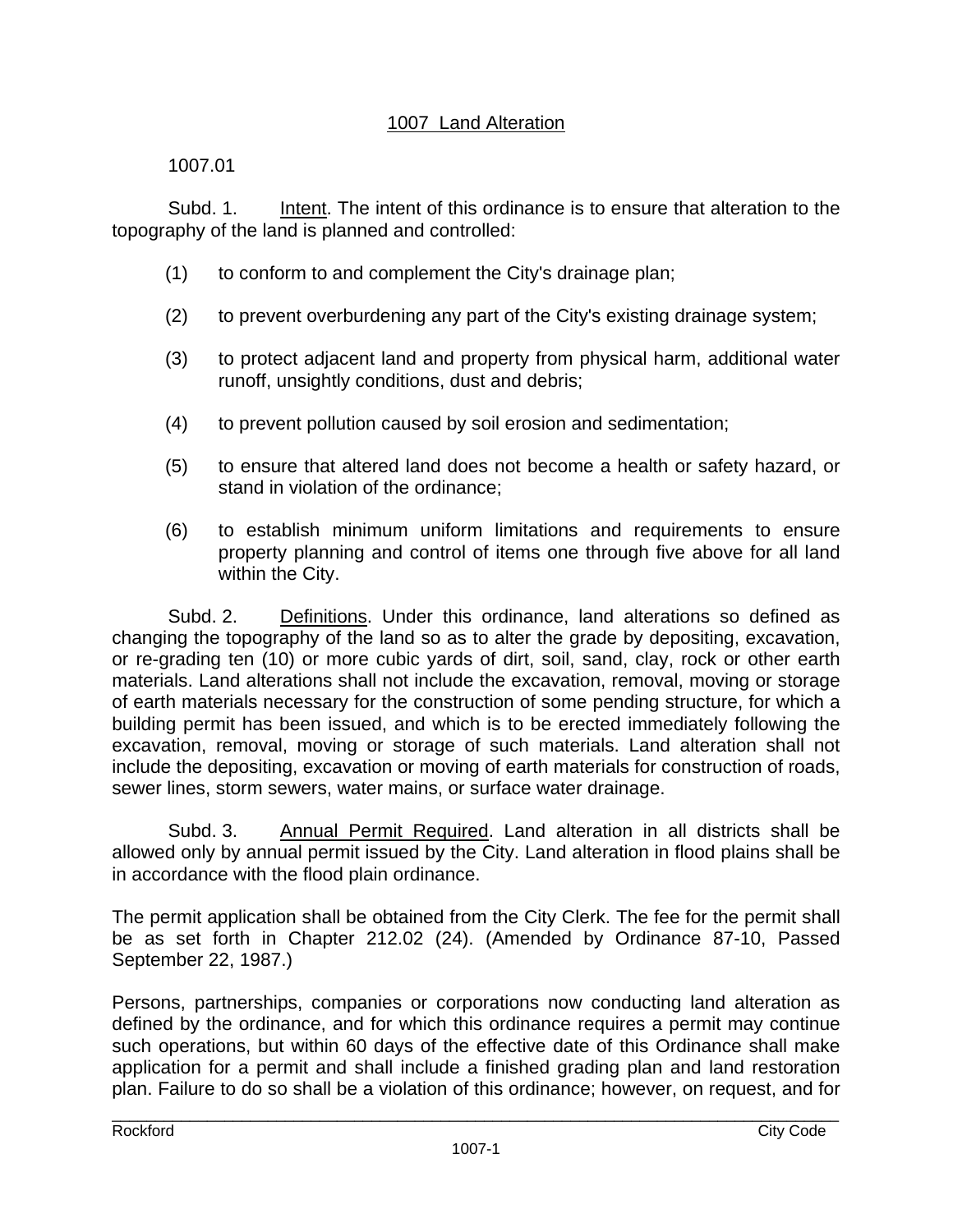reasonable cause, the City Council may extend the time for the initial application to ninety (90) days. If application is not made within the required time, all land alteration operations shall be terminated.

The City Council may terminate land alteration permit for violation of this ordinance or a condition of the permit. or for other cause. To terminate a permit, the City Council shall give notice of the violation or other cause for the termination along with an order that the condition be remedied. If the condition has not been remedied to satisfaction within a two week period, the City Council shall determine whether the permit should be terminated. No land alteration shall take place after the permit is terminated.

Subd. 4. General Provisions. Approval of the land alteration shall be granted by the City Administrator with the right to appeal to the City Council only after:

- (1) A finished grading plan; and
- (2) A land restoration plan have been approved by the City Administrator according to the requirements of this ordinance and are attached as part of the permit application, and the required fee has been paid.

The finished grading plan and the land restoration plan shall complement the City's drainage plans and shall not overburden any part of the existing City drainage system. Land alteration shall not adversely effect adjacent land or property and shall as much as possible retain. gently rolling topography in substantial conformity with the immediately surrounding land. The plans shall be prepared in accordance with requirements set by the City Engineer and/or the City Administrator under authority of this ordinance.

A finished grading plan shall consist of not less than a written description of:

- (1) The maximum number of cubic yards of material to be deposited, excavated or re-graded;
- (2) The start and finish dates for land alteration;
- (3) Any change in water runoff and drainage caused by the land alteration; and
- (4) The measures will be used to:
	- (a) Prevent pollution caused by soil erosion and sedimentation.
	- (b) Ensure that altered land does not become a health or safety hazard.
	- (c) Protect adjacent property.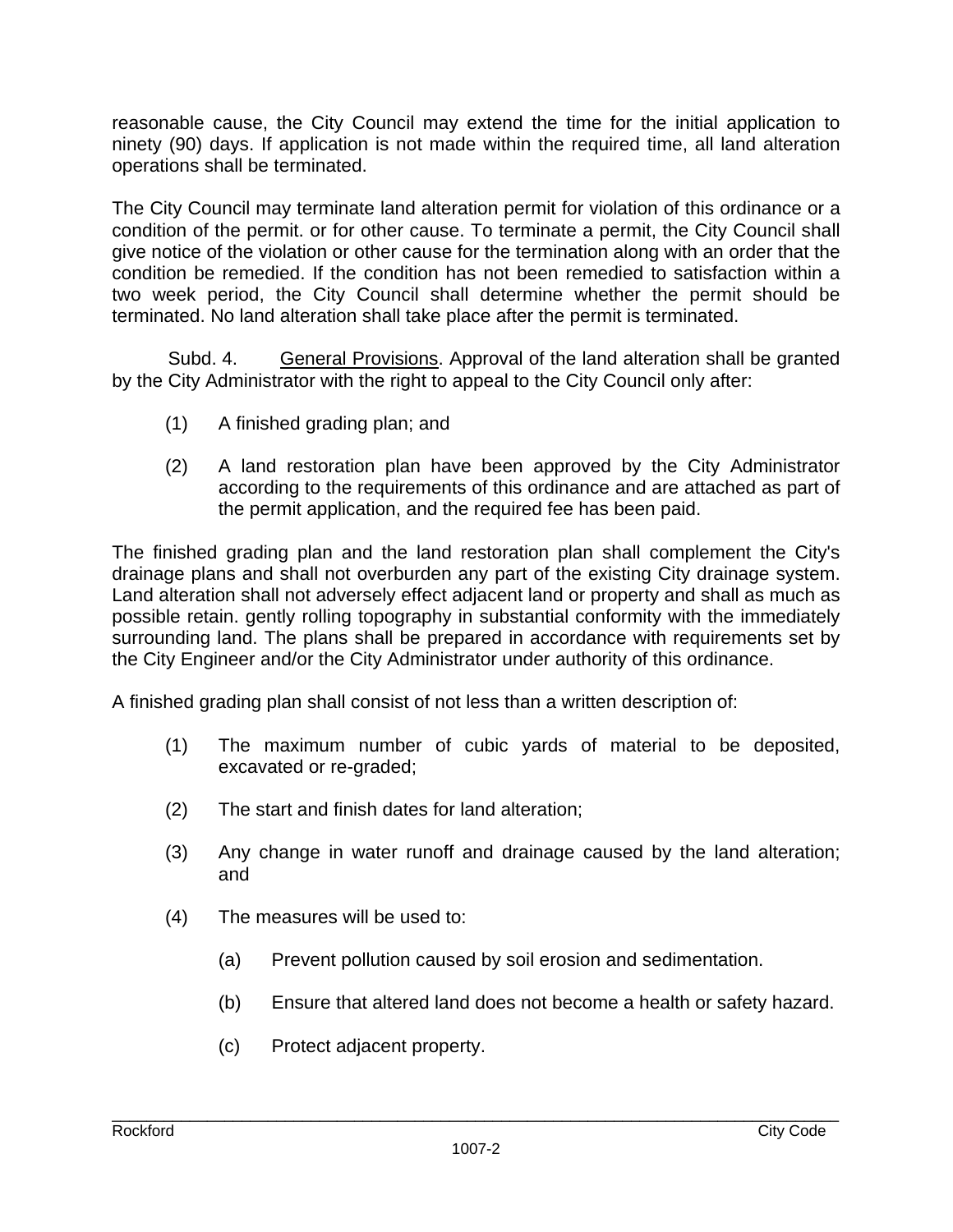In addition, the City Administrator may require that the finished grading plan also include:

- (1) A certified survey by a registered surveyor.
- (2) Topographic data, including contours at vertical intervals specified by the City Engineer or City Administrator and/or
- (3) A written description of types of land materials to be deposited or excavated, conditions for the general maintenance of the site, controls for vehicular ingress and egress, conditions for control of materials disbursed from wind or during hauling materials to or from the site, or any other conditions deemed necessary to ensure conformance with the intent of this ordinance.

The land restoration plan shall be designed to prevent soil erosion by wind and water, sedimentation, gullying, and other detrimental effects as determined by the City Administrator and/or City Engineer.

A land restoration plan shall consist of not less than a written description of:

- (1) The vegetation and ground cover to be used in restoring disturbed land.
- (2) Land restoration start and finish dates.
- (3) How the land restoration plan will prevent soil erosion by wind and water, sedimentation, and gullying.

In addition, the City Administrator may require a landscape plan showing the locations and types of vegetation and ground covers to be used on the site which shall conform to the requirements set by the City Administrator and other sections of the ordinance; and/or any other written or descriptive materials to ensure conformance with the intent of this ordinance and all other City regulations.

(Section 1007 Added by Ordinance 86-15, passed November 25, 1986)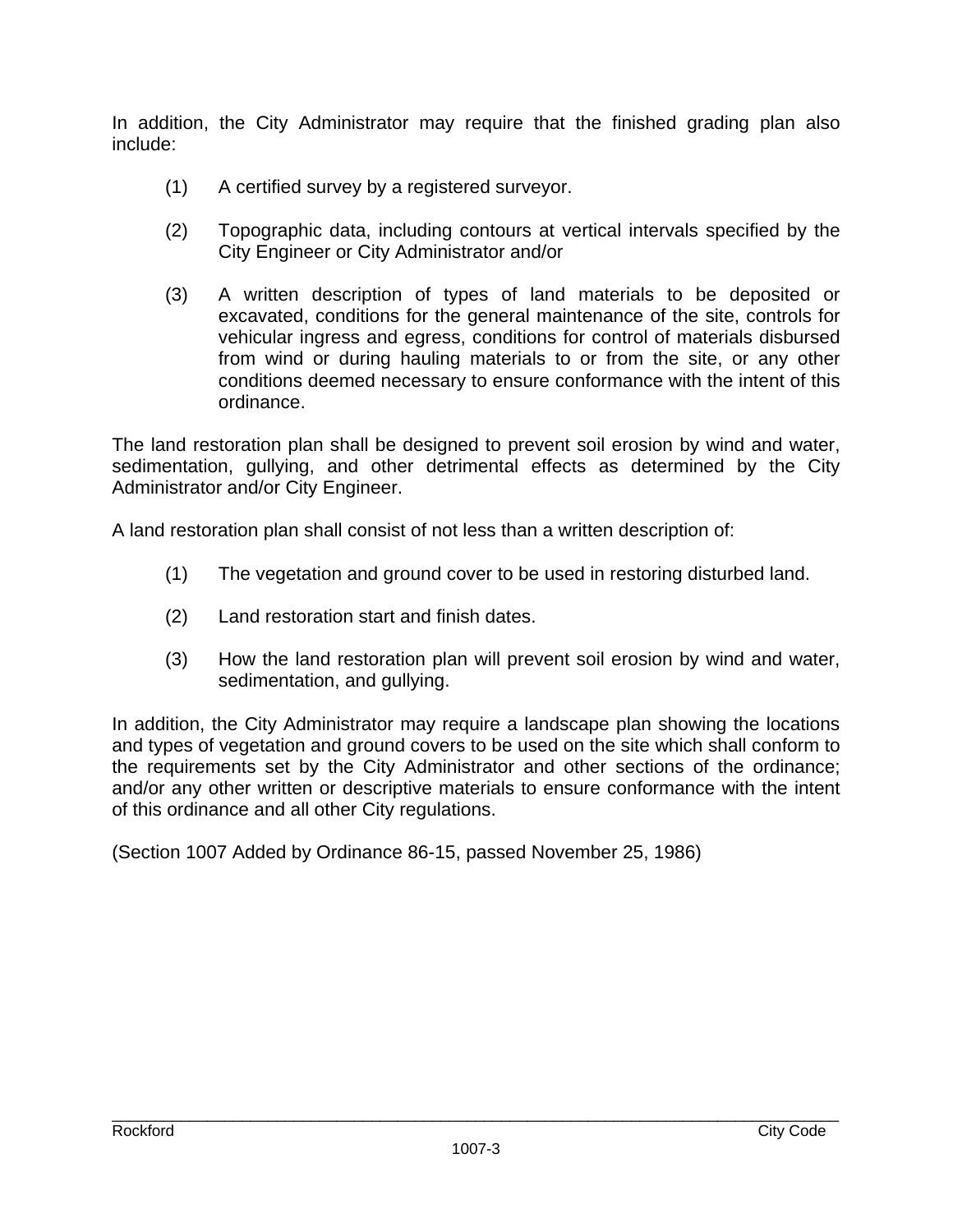#### 1008.01

 Subd. 1. Intent. The City Council recognizes that the health, safety and welfare of all people depends greatly on the quality and character of their environment. Thus, preserving and enhancing the quality and importance in the planning and development of the City.

Dedicating a portion of land to the City for parks, playgrounds, and public open spaces at the time of residential, commercial and industrial development is an essential means to provide and maintain the high quality environment today's citizens demand and to ensure that it will continue to exist for future residents.

Furthermore, the City Council recognizes that new residential, commercial and industrial developments contribute to increased demands for parks, playgrounds and public open spaces by new residents, workers and visitors and that these demands are directly related to the density and intensity of development which is permitted in any district. Therefore, it is the policy of the City that the following standards and guidelines for the dedication of land for parks, playgrounds, and public open spaces, or cash contributions in lieu of such dedication, shall be directly related to the density and intensity of each subdivision and development which occurs within the City.

#### Subd. 2. Standards for Accepting Dedication of Land for Public Purposes.

- (1) Land proposed to be dedicated for public purposes shall meet identified needs contained in the City's Comprehensive Park and Trail Corridor Plans.
- (2) To be eligible for park dedication credit, no less than 100% of the land dedicated shall be located outside of drainways, flood plains or ponding areas after the site has been developed unless specific purposes for land proposed to be dedicated for public purposes shall be identified in the City Comprehensive Plan for Parks and Trails Corridor Plan. (Amended by Ordinance 88-8, passed June 28, 1988.)
- (3) In those cases where subdividers and developers of land provide significant amenities, such as, but not limited to, swimming pools, tennis courts, handball courts, ball fields, etc., within the development for the benefit of those residing or working therein, and where, in the judgment of the City Administrator, such amenities significantly reduce the demands for public recreational facilities, he may recommend to the City Council that the required amount of land to be dedicated for park, playground, public open space (or cash contributions in lieu of such dedication) be reduced by an amount not to exceed 20%.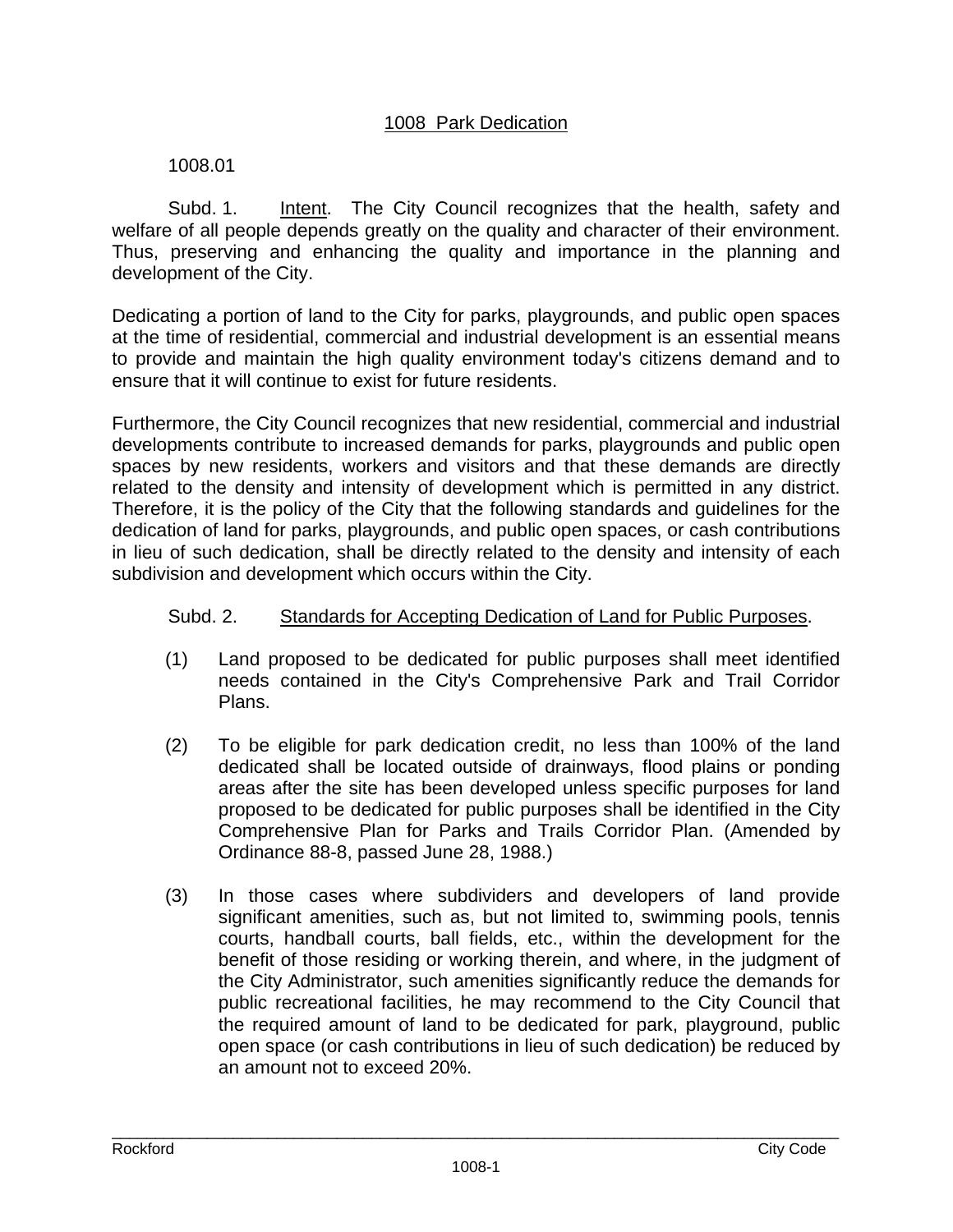- (4) The City may permit easements to be dedicated for trail corridors which are identified in the City's Trail Corridor Plan thereby allowing the developer to include the land area in the determination of setbacks and building density on the site; however, park dedication credit shall not be given in such cases to the easement.
- (5) Exceptions to these provisions shall be reviewed and recommended by the Park and Recreation Commission.

 Subd. 3. Residential Dedication Requirements. A person who desires to subdivide property for purposes of urban development shall, as a prerequisite to approval of lot division or final plat, dedicate to the public for use as a park, playground, or open space, a percentage of the land being platted or developed as hereinafter specified. In the alternative, the subdivider shall at the option of the City, pay to the City a sum of money based upon the fair market value of the undeveloped land in lieu of dedicating property, which the City shall use in the acquisition, development or maintenance of public parks, playgrounds or debt retirement in connection with the public space. Any such cash payment received shall be placed in a separate fund maintained by the City and used only for those purposes. In establishing the percentage of land to be dedicated, or the cash value to be donated, the City Council shall take into account the open space, park, recreational or common areas or facilities which the subdivider proposes to reserve for the subdivision. These parks, playground and open space areas shall be independent of and distinct from the areas dedicated to the public for use as streets or for utility easements, sewers, water facilities, storm water drainage, holding ponds, run-off improvements, trails or other similar utilities or improvements.

The City may choose to accept an equivalent amount in cash from the applicant for part or all of the portion required to be dedicated to such public uses or purposes based on the fair market value of the land no later than at the time of final approval. Any cash payments received shall be placed in a special fund by the City and used only for the purposes for which the money was obtained. In establishing the reasonable portion to be dedicated, the regulations may consider the open space park, recreational or common areas and facilities which the applicant proposes to reserve for the subdivision. The City reasonably determines that it will seek to acquire that portion of land for the purposes stated as a result of approval of the subdivision.

The City of Rockford finds that parks, playgrounds, green areas and open spaces improve the value of property in the City, provides amenities and outlets for citizens, preserves natural environment, and in many ways improves the health, safety, welfare and morale of the citizens of the City of Rockford. In order to facilitate such improvements, the City of Rockford finds that park land, playground areas, green and open spaces are necessary in all new developments, lot divisions, subdivisions of land within the City. In order to provide uniform benefit to all residents of said areas, the City of Rockford requires subdivider and developers of land to dedicate land to the City or at the City's option, to make a cash donation for the City to acquire land and park equipment and for other related purposes.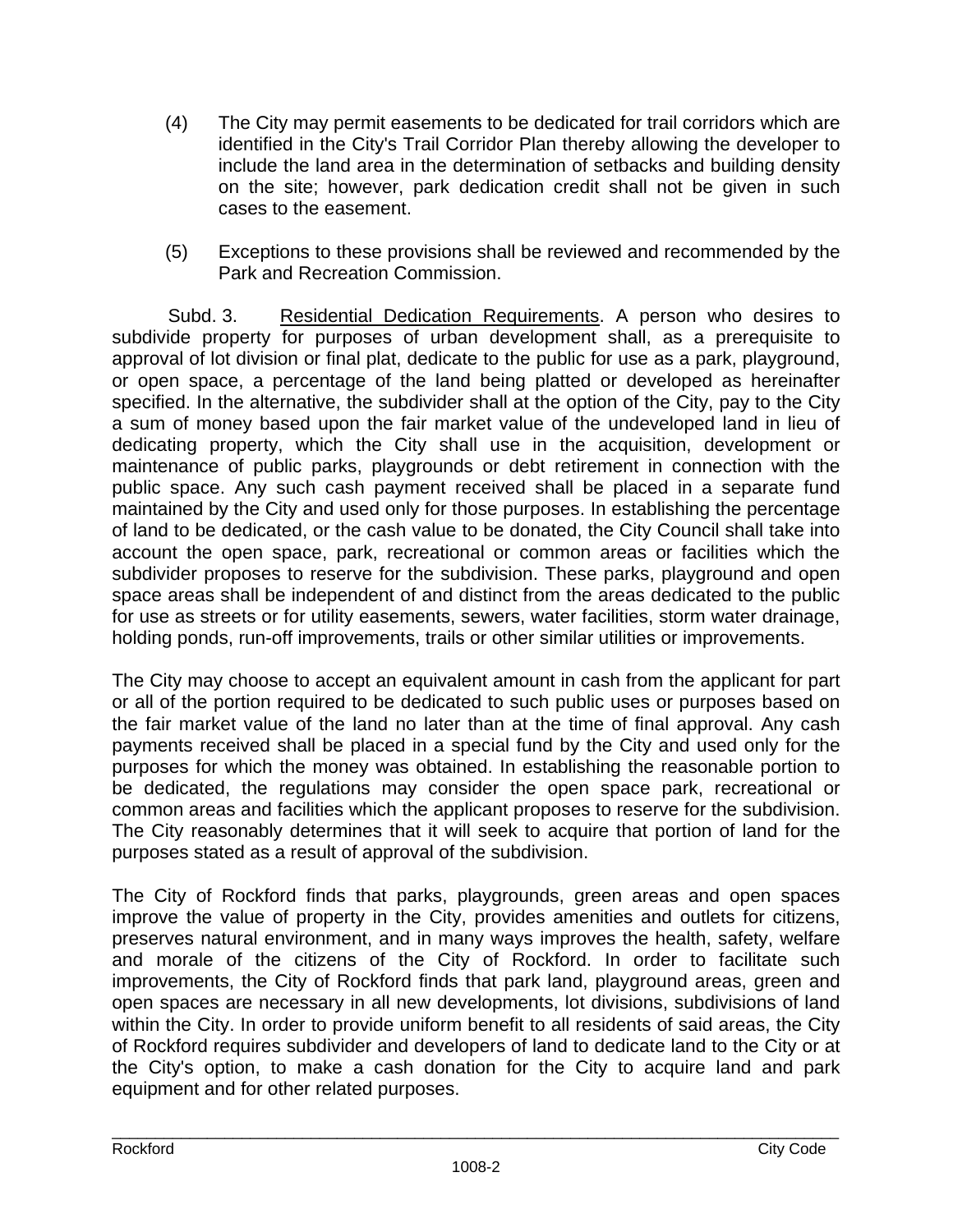The City requires that a reasonable portion of any proposed subdivision be dedicated to the public or preserved for public use as street, roads, sewers, electric, gas and water facilities, storm water drainage and holding areas or ponds and similar utilities and improvements.

The form of contribution (cash or land, or any combination thereof) shall be decided by the City Council upon recommendation of the Park and Recreation Commission and based upon need and conformance with the City's Comprehensive Plan.

The amount of land/cash shall be determined as follows:

TYPE OF USE: SUBDIVISION (Land dedication = 10% of gross land area)

| Cash Dedication: |                                             |
|------------------|---------------------------------------------|
| Single family:   | \$1,724.00                                  |
| Townhouse:       | \$1,724.00 per unit                         |
| Apartment:       | \$1,724.00 per unit plus                    |
|                  | \$50.00 per bedroom above the first bedroom |

(Amended by Ordinance 05-13, passed October 25, 2005)

TYPE OF USE: NEW CONSTRUCTION/PREVIOUSLY PLATTED

| Cash Dedication: |                                             |
|------------------|---------------------------------------------|
| Single family:   | \$1,724.00                                  |
| Two family:      | \$1,724.00 per unit                         |
| Townhouse:       | \$1,724.00 per unit                         |
| Apartment:       | \$1,724.00 per unit plus                    |
|                  | \$50.00 per bedroom above the first bedroom |

 (Amended by Ordinance 04-10, passed July 13, 2004) (Amended by Ordinance 05-13, passed October 25, 2005)

 Subd. 4. Required Improvements. Developers shall be responsible for making certain improvements to their developments for park, playground, and public open space purposes:

- (1) Developers must provide finished grading and ground cover for all park, playground, and public open spaces within their development contract or site plan approval responsibilities.
- (2) Developers must construct and pave all proposed trails concurrently with the roads in their development; i.e., grading with site grading and paving with street or parking lot paving. City staff may recommend deviation from this policy in the case of individual hardship in terms of the timing of